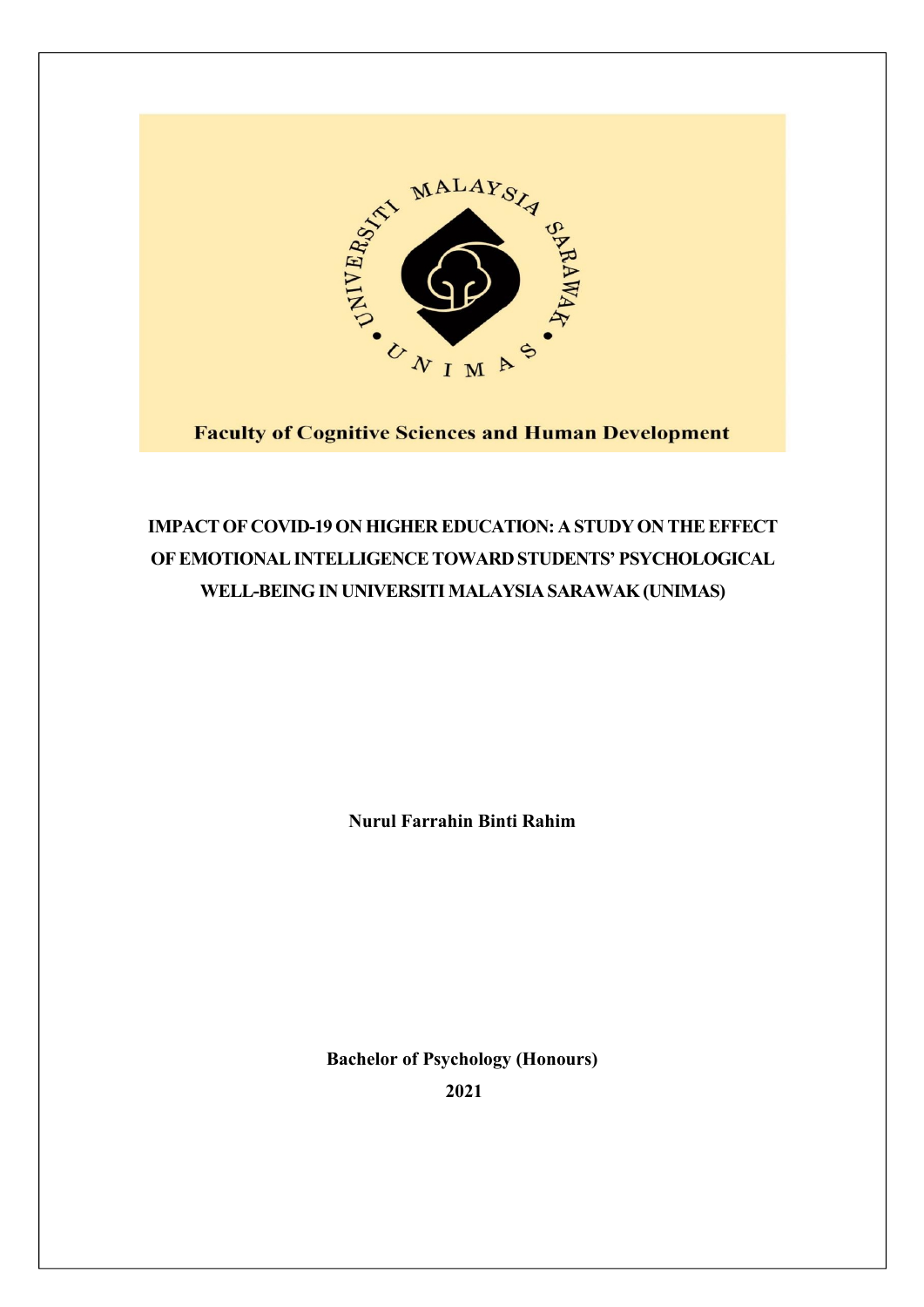#### UNIVERSITI MALAYSIA SAWARAK

 $A-$ Grade:

Please tick  $(\forall)$ **Final Year Project Report** Masters

PhD

#### DECLARATION OF ORIGINAL WORK

This declaration is made on the 16<sup>th</sup> day of July 2021.

#### **Student's Declaration:**

I NURUL FARRAHIN BINTI RAHIM, 67363, Faculty of Cognitive Sciences and Human Development hereby declare that the work entitled, Impact of COVID-19 on higher education: A study on the effect of Emotional Intelligence toward students' Psychological Well-Being in Universiti Malaysia Sarawak (UNIMAS) is my original work. I have not copied from any other students' work or from any other sources except where due reference or acknowledgement is made explicitly in the text, nor has any part been written for me by another person.

 $16<sup>th</sup>$ July 2021 Date submitted

MURUL FARRAHIN BINTI RAHIM (67363)

#### **Supervisor's Declaration:**

I DR. KARTINI ABD GHANI hereby certifies that the work entitled, Impact of COVID-19 on higher education: A study on the effect of Emotional Intelligence toward students' Psychological Well-Being in Universiti Malaysia Sarawak (UNIMAS) was prepared by the above named student, and was submitted to the "FACULTY" as a partial fulfillment for the conferment of Bachelor of Psychology (Honours), and the aforementioned work, to the best of my knowledge, is the said student's work.

Received for examination by: (DR. KARTINI ABD GHANI)

Date: 16/06/2001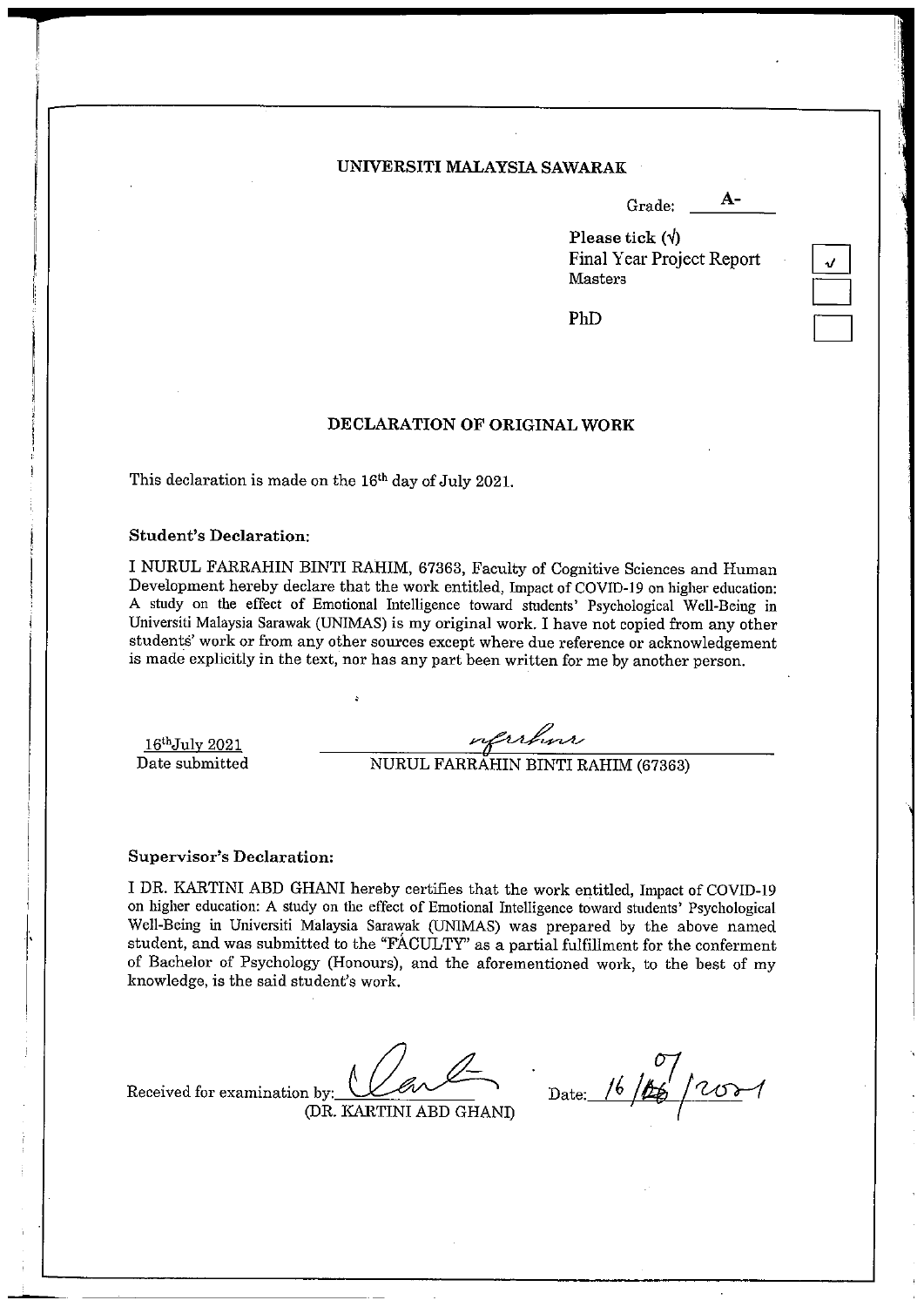I declare this Project/Thesis is classified as (Please tick  $(\hat{y})$ ):

CONFIDENTIAL (Contains confidential information under the Official Secret Act 1972)\*

RESTRICTED (Contains restricted information as specified by the organisation where research was done)\*

**OPEN ACCESS** 

#### **Validation of Project/Thesis**

I therefore duly affirmed with free consent and willingness declared that this said Project/Thesis shall be placed officially in the Centre for Academic Information Services with the abide interest and rights as follows:

- · This Project/Thesis is the sole legal property of Universiti Malaysia Sarawak (UNIMAS).
- The Centre for Academic Information Services has the lawful right to make copies for the purpose of academic and research only and not for other purpose.
- . The Centre for Academic Information Services has the lawful right to digitise the content to for the Local Content Database.
- . The Centre for Academic Information Services has the lawful right to make copies of the Project/Thesis for academic exchange between Higher Learning Institute.
- . No dispute or any claim shall arise from the student itself neither third party on this Project/Thesis once it becomes sole property of UNIMAS.
- . This Project/Thesis or any material, data and information related to it shall not be distributed, published or disclosed to any party by the student except with UNIMAS permission.

 $\frac{1}{16}$ /07/21  $\frac{\mu_1\mu_2\mu_3}{(16^{th} \text{ July } 2021)}$  Supervisor's signature: Student's signature: (Date:

Current Address: Apartment Indah Jaya, Block 2, Lot 12 (GF), 90000 Sandakan, Sabah

Notes: \* If the Project/Thesis is CONFIDENTIAL or RESTRICTED, please attach together as annexure a letter from the organisation with the period and reasons of confidentiality and restriction.

[The instrument was duly prepared by The Centre for Academic Information Services]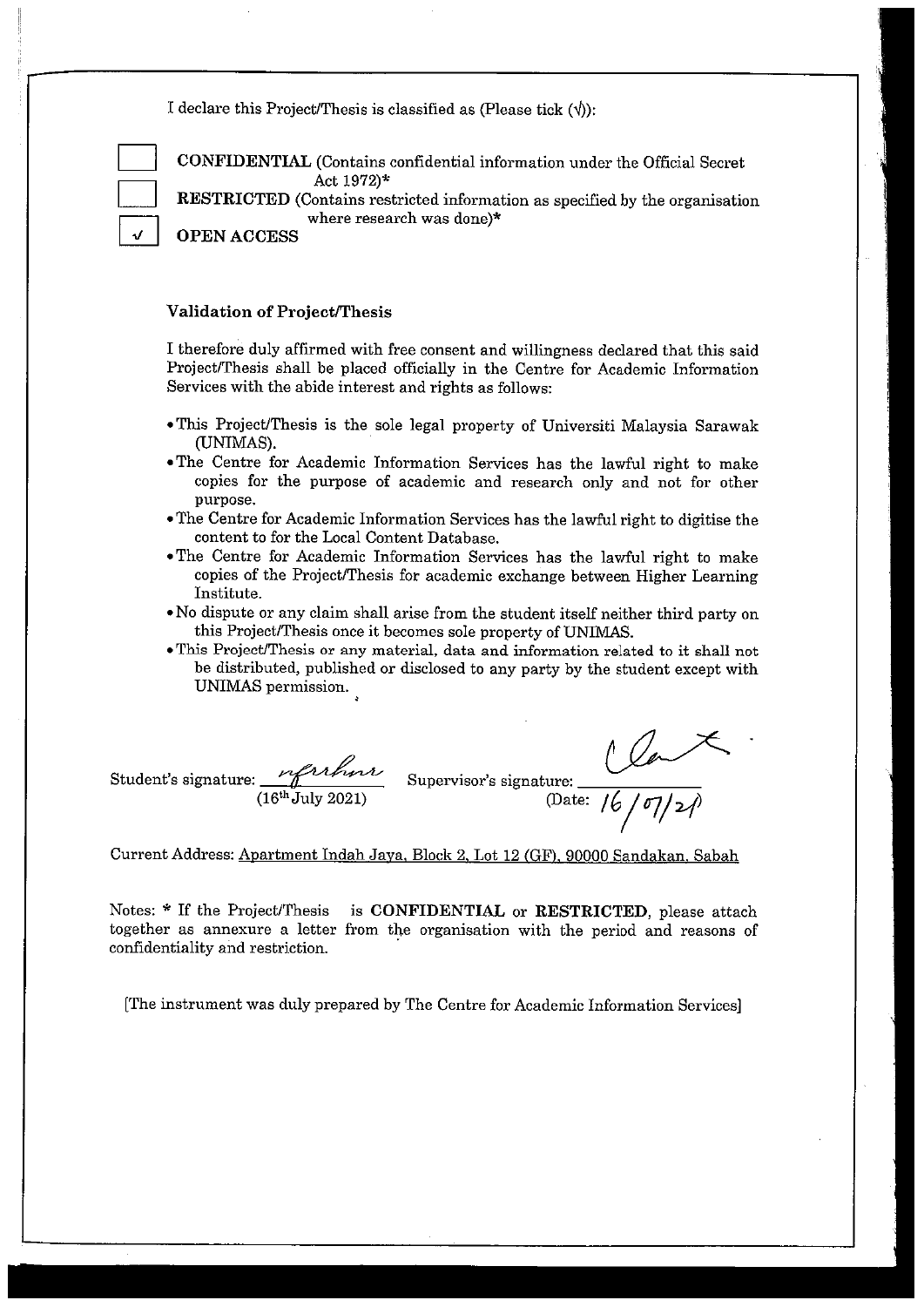The project entitled 'Impact of COVID-19 on higher education: A study on the effect of Emotional Intelligence toward students' Psychological Well-Being in Universiti Malaysia Sarawak (UNIMAS)' was prepared by Nurul Farrahin Binti Rahim and submitted to the Faculty of Cognitive Sciences and Human Development in partial fulfillment of the requirements for a Bachelor of Psychology with Honours.

 $\mathbf{r}$ 

Z

Received for examination by:

(DR. KARTINI ABD GHANI)

Date:

 $16/07/207/$ 

Grade  $A-$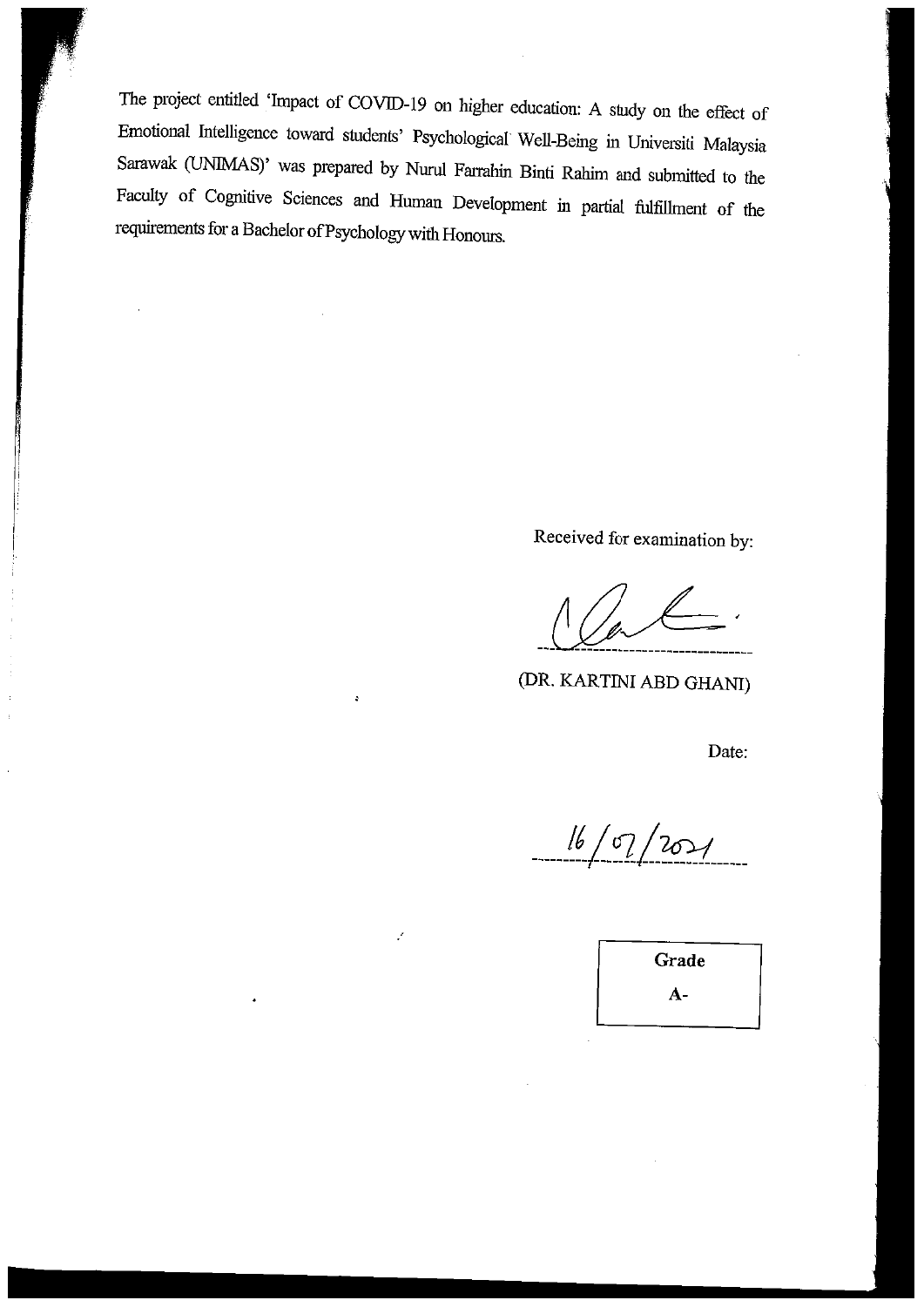#### **UNIVERSITI MALAYSIA SAWARAK**

Grade:

**Please tick ()** Final Year Project Report Masters PhD

### **DECLARATION OF ORIGINAL WORK**

This declaration is made on the 16<sup>th</sup> day of July 2021.

#### **Student's Declaration**:

I NURUL FARRAHIN BINTI RAHIM, 67363, Faculty of Cognitive Sciences and Human Development hereby declare that the work entitled, Impact of COVID-19 on higher education: A study on the effect of Emotional Intelligence toward students' Psychological Well-Being in Universiti Malaysia Sarawak (UNIMAS) is my original work. I have not copied from any other students' work or from any other sources except where due reference or acknowledgement is made explicitly in the text, nor has any part been written for me by another person.

\_\_\_\_\_\_\_\_\_\_\_\_\_\_\_\_\_\_\_\_ \_\_\_\_\_\_\_\_\_\_\_\_\_\_\_\_\_\_\_\_\_\_\_

Date submitted NURUL FARRAHIN BINTI RAHIM (67363)

#### **Supervisor's Declaration:**

I DR. KARTINI ABD GHANI hereby certifies that the work entitled, Impact of COVID-19 on higher education: A study on the effect of Emotional Intelligence toward students' Psychological Well-Being in Universiti Malaysia Sarawak (UNIMAS) was prepared by the above named student, and was submitted to the "FACULTY" as a partial fulfillment for the conferment of Bachelor of Psychology (Honours), and the aforementioned work, to the best of my knowledge, is the said student's work.

Received for examination by: Date: (DR. KARTINI ABD GHANI)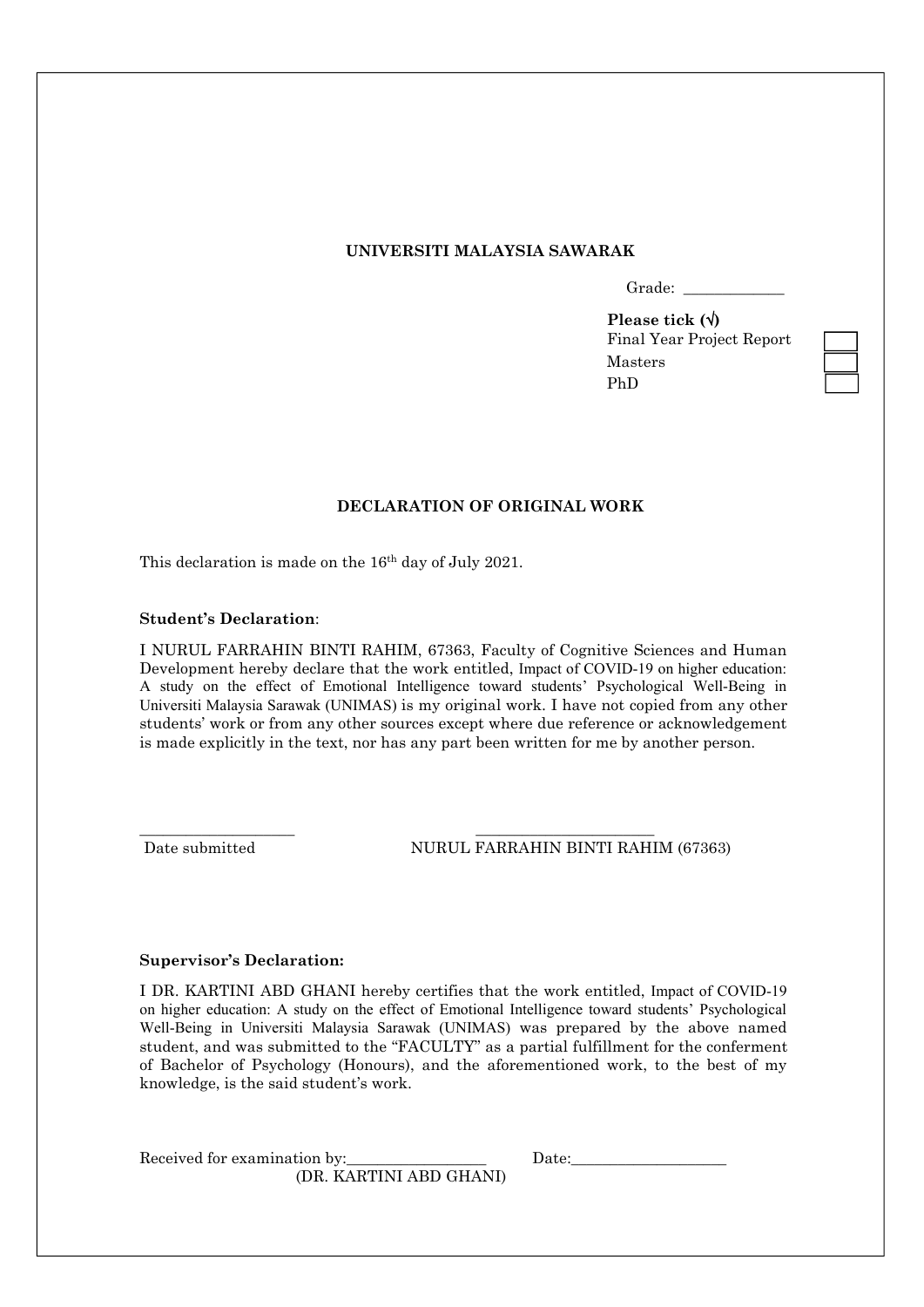I declare this Project/Thesis is classified as (Please tick  $(\forall)$ ):

| <b>CONFIDENTIAL</b> (Contains confidential information under the Official Secret |  |
|----------------------------------------------------------------------------------|--|
| Act $1972$ <sup>*</sup>                                                          |  |

**RESTRICTED** (Contains restricted information as specified by the organisation where research was done)**\***

**OPEN ACCESS** √

 $\Box$ 

 $\Box$ 

#### **Validation of Project/Thesis**

I therefore duly affirmed with free consent and willingness declared that this said Project/Thesis shall be placed officially in the Centre for Academic Information Services with the abide interest and rights as follows:

- This Project/Thesis is the sole legal property of Universiti Malaysia Sarawak (UNIMAS).
- The Centre for Academic Information Services has the lawful right to make copies for the purpose of academic and research only and not for other purpose.
- The Centre for Academic Information Services has the lawful right to digitise the content to for the Local Content Database.
- The Centre for Academic Information Services has the lawful right to make copies of the Project/Thesis for academic exchange between Higher Learning Institute.
- No dispute or any claim shall arise from the student itself neither third party on this Project/Thesis once it becomes sole property of UNIMAS.
- This Project/Thesis or any material, data and information related to it shall not be distributed, published or disclosed to any party by the student except with UNIMAS permission.

Student's signature \_\_\_\_\_\_\_\_\_\_\_\_\_\_\_\_\_\_\_\_\_\_\_\_ Supervisor's signature: \_\_\_\_\_\_\_\_\_\_\_\_\_\_\_\_

(Date) (Date)

Current Address: Apartment Indah Jaya, Block 2, Lot 12 (GF), 90000 Sandakan, Sabah

Notes: **\*** If the Project/Thesis is **CONFIDENTIAL** or **RESTRICTED**, please attach together as annexure a letter from the organisation with the period and reasons of confidentiality and restriction.

[The instrument was duly prepared by The Centre for Academic Information Services]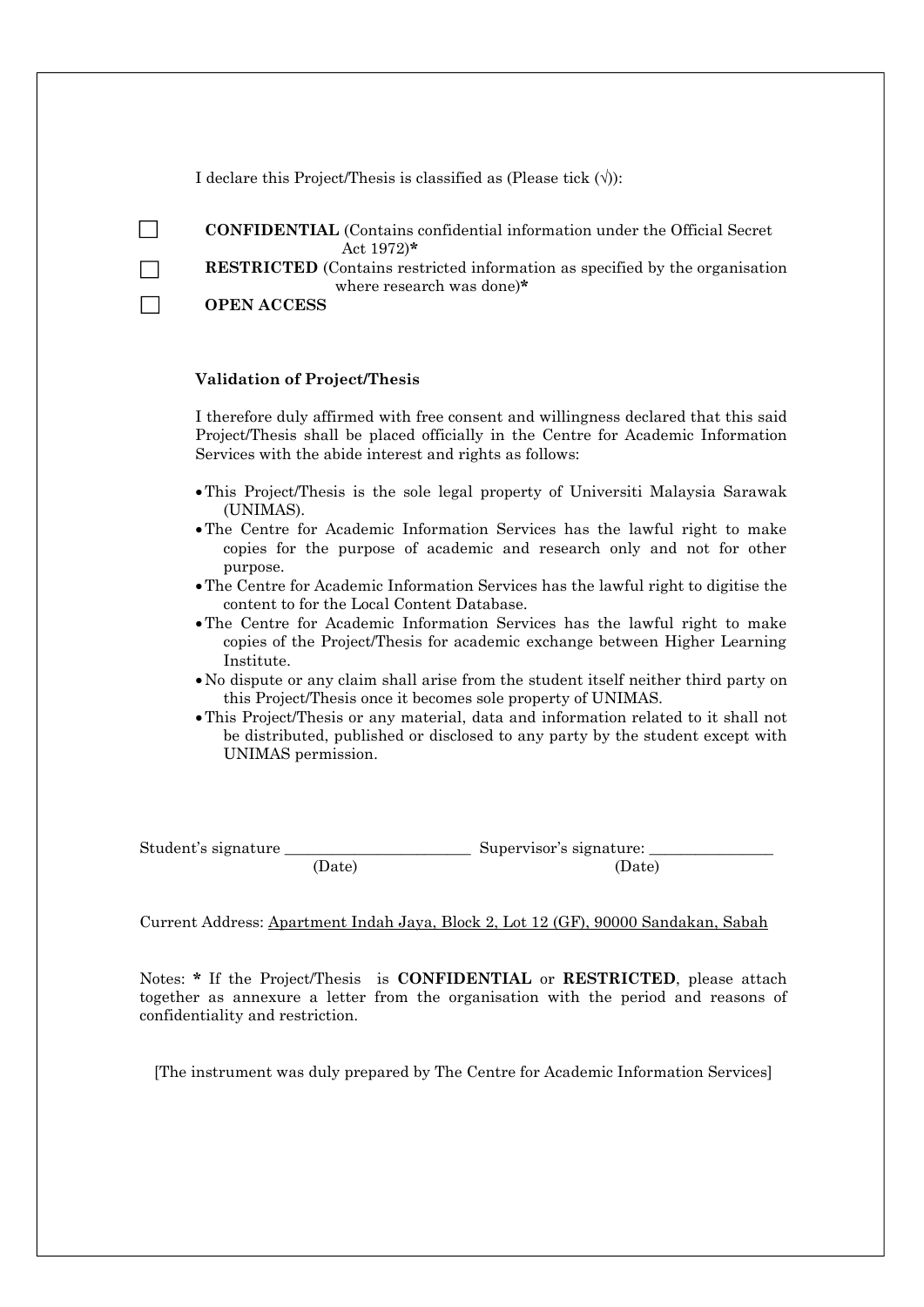The project entitled 'Impact of COVID-19 on higher education: A study on the effect of Emotional Intelligence toward students' Psychological Well-Being in Universiti Malaysia Sarawak (UNIMAS)' was prepared by Nurul Farrahin Binti Rahim and submitted to the Faculty of Cognitive Sciences and Human Development in partial fulfillment of the requirements for a Bachelor of Psychology with Honours.

Received for examination by:

----------------------------------- (DR. KARTINI ABD GHANI)

Date:

-----------------------------------

**Gred**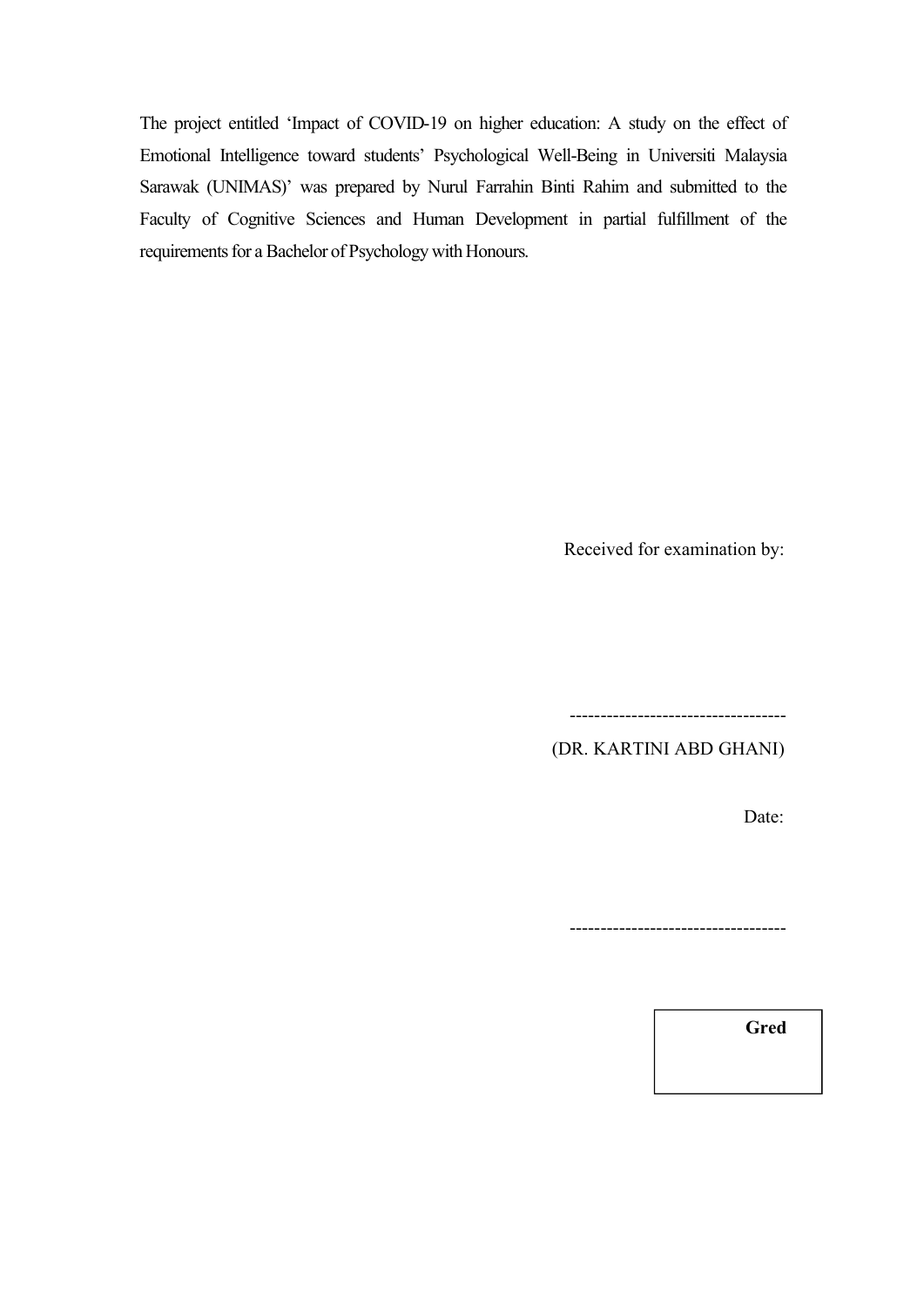# **IMPACTOF COVID-19ON HIGHER EDUCATION: A STUDYON THE EFFECTOFEMOTIONALINTELLIGENCETOWARD STUDENTS' PSYCHOLOGICALWELL-BEINGIN UNIVERSITI MALAYSIA SARAWAK(UNIMAS)**

# NURUL FARRAHIN BINTI RAHIM

This project is submitted in partial fulfillment of the requirements for a Bachelor of Psychology with Honours

> Faculty of Cognitive Sciences and Human Development UNIVERSITI MALAYSIA SARAWAK (2021)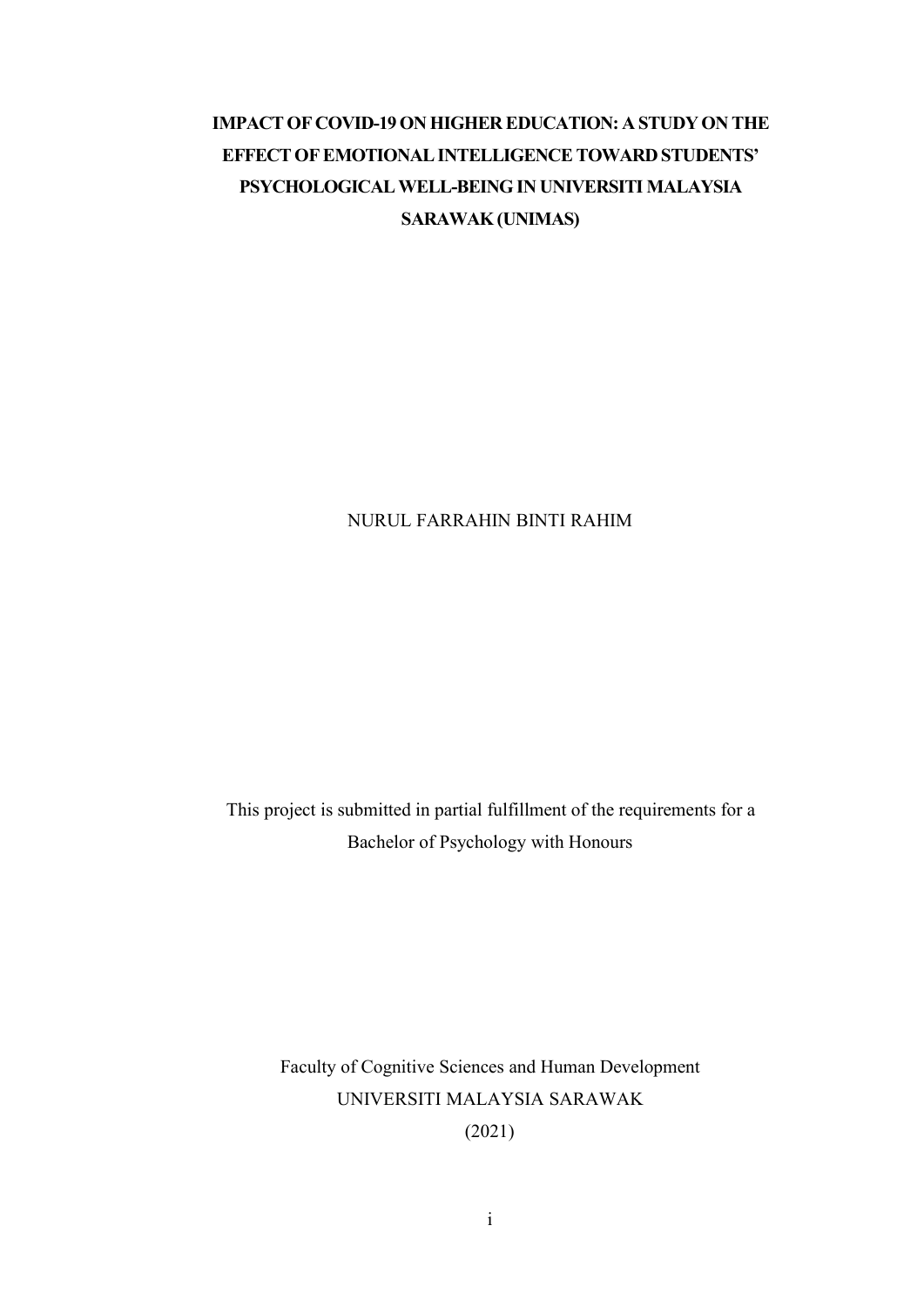#### **ACKNOWLEDGEMENT**

With the completion of this research, I would like to express my thanks and gratitude to all of those who had helped me a lot in completing this project with all the support, guidance, and encouragement.

First and foremost, I would like to thank my beloved supervisor, Dr. Kartini Abd Ghani for guiding and supervise me to find a suitable topic until I was finally able to come out with a full research project entitled 'Impact of COVID-19 on higher education: A study on the effect of Emotional Intelligence toward students' Psychological Well-Being in Universiti Malaysia Sarawak (UNIMAS)'. Without her consistency in supporting me, encouraging me, and inspiring me, I would not be able to gather motivation in completing this project. Besides, she always gives her time to supervise us despite of her busy schedule.

I also would like to thank my evaluator, Encik Mohamad Azhari Bin Abu Bakar. Without the feedback and comment given by him based on my final year project presentation, I would not be able to notice any mistakes I have done during the completion of the project. With all the feedback and comment I can try my best to improve this research to ensure that this project will benefit others. Aside from that, I also want to thanks all of my Psychology coursemates for always supporting and helping me by giving and sharing a lot of information and knowledge in completing this final year project.

Also, I would love to take this opportunity to express my appreciation to my beloved family for keep on encouraging me throughout this year since the learning setting has been shifted to online distance learning, it has been hard for me to organize my schedule properly especially in finding time to complete this final year project. Without their cooperation, understanding, and continuously supporting me financially, physically, and mentally along the process of completing this project, I would not be able to complete this project successfully.

Lastly, I would like to express my appreciation to all 320 participants who are willing to take part in this research. Without their cooperation and participation, I would not be able to complete my final year project.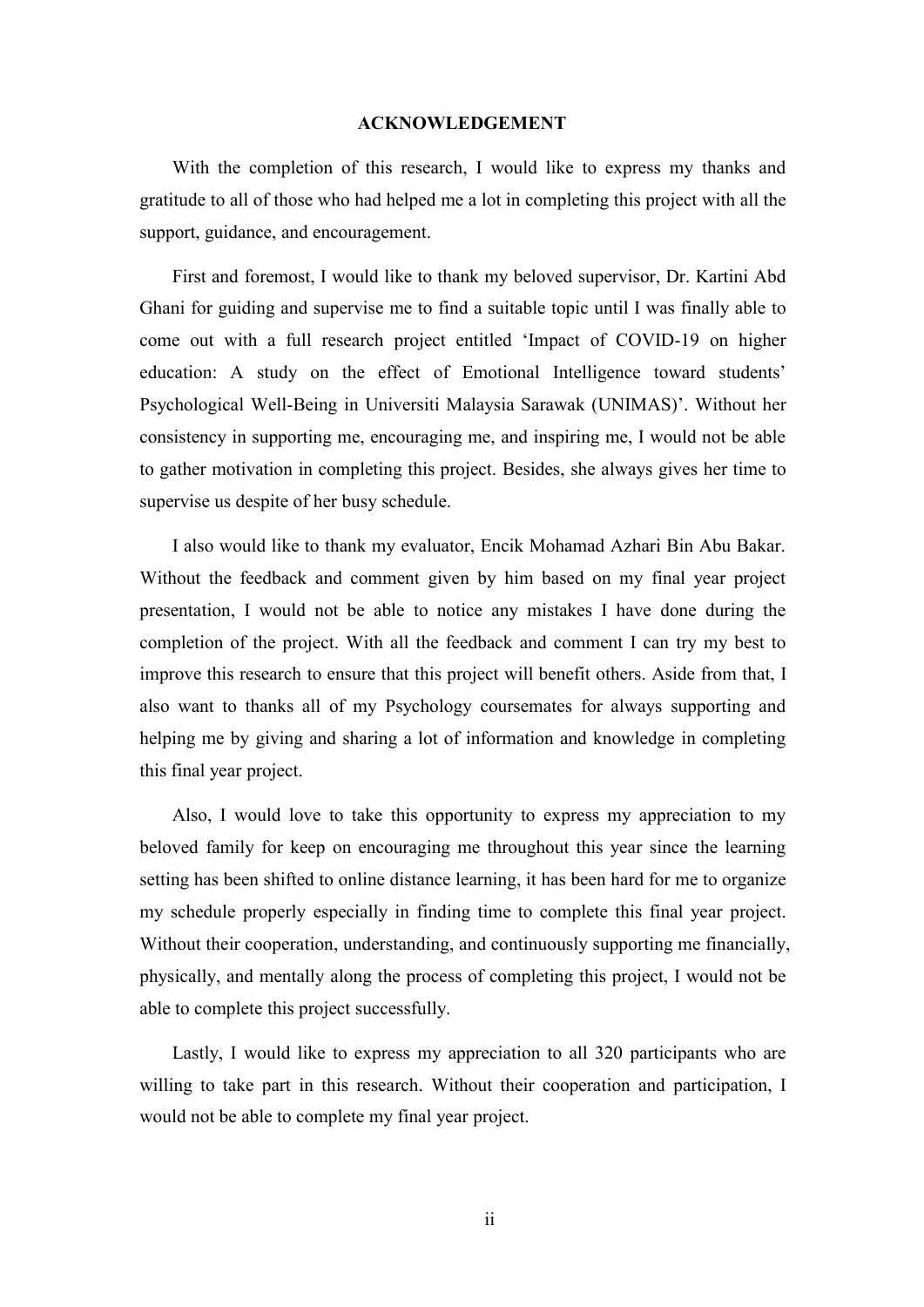# **TABLE OF CONTENTS**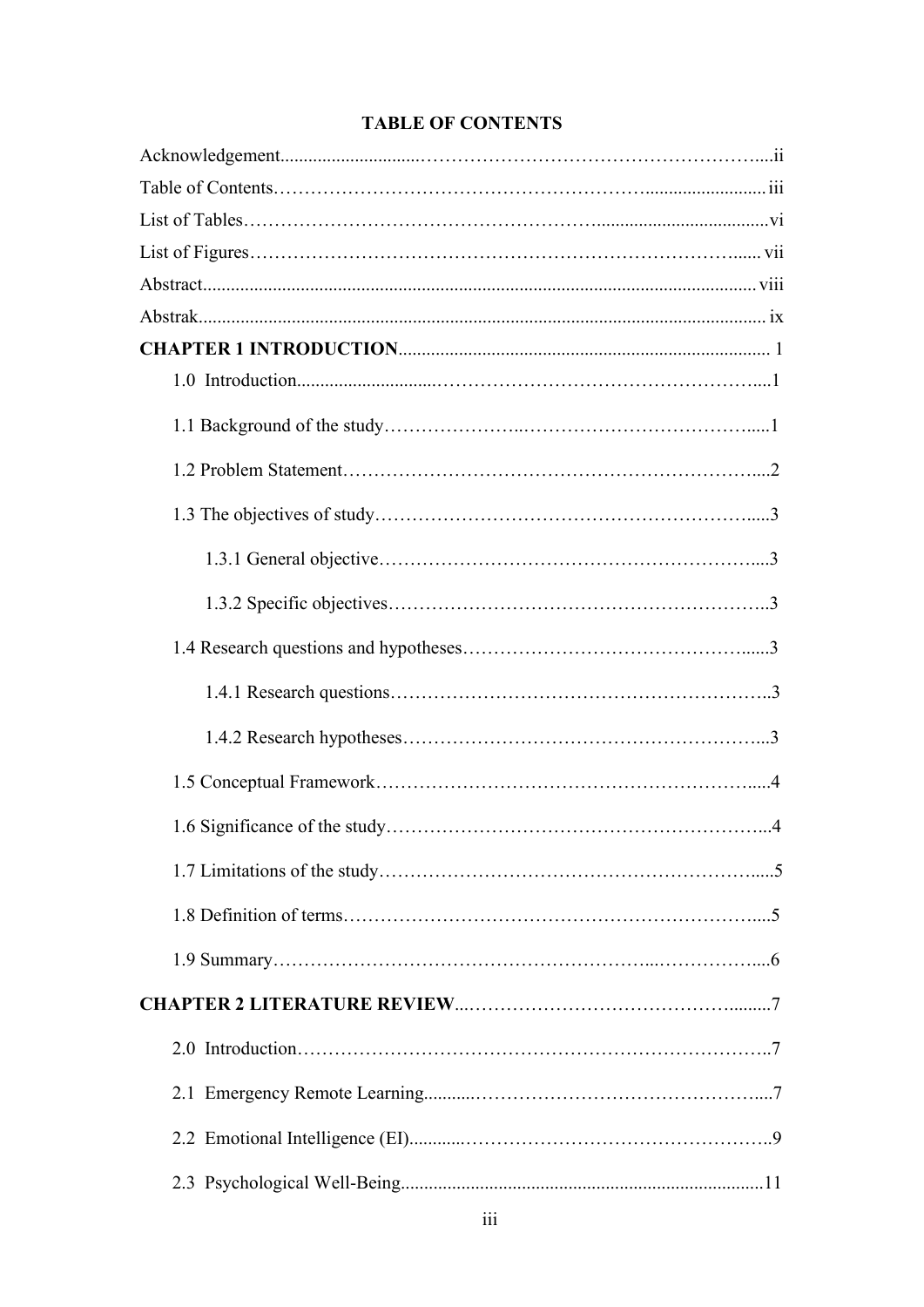|  | 2.4 Effect of Emotional Intelligence on Psychological Well-Being13 |
|--|--------------------------------------------------------------------|
|  |                                                                    |
|  |                                                                    |
|  |                                                                    |
|  |                                                                    |
|  |                                                                    |
|  |                                                                    |
|  |                                                                    |
|  |                                                                    |
|  |                                                                    |
|  |                                                                    |
|  |                                                                    |
|  | 3.3.3 Section C (The EPOCH Measure of Adolescence Well-Being)16    |
|  |                                                                    |
|  |                                                                    |
|  |                                                                    |
|  |                                                                    |
|  |                                                                    |
|  |                                                                    |
|  |                                                                    |
|  |                                                                    |
|  |                                                                    |
|  |                                                                    |
|  |                                                                    |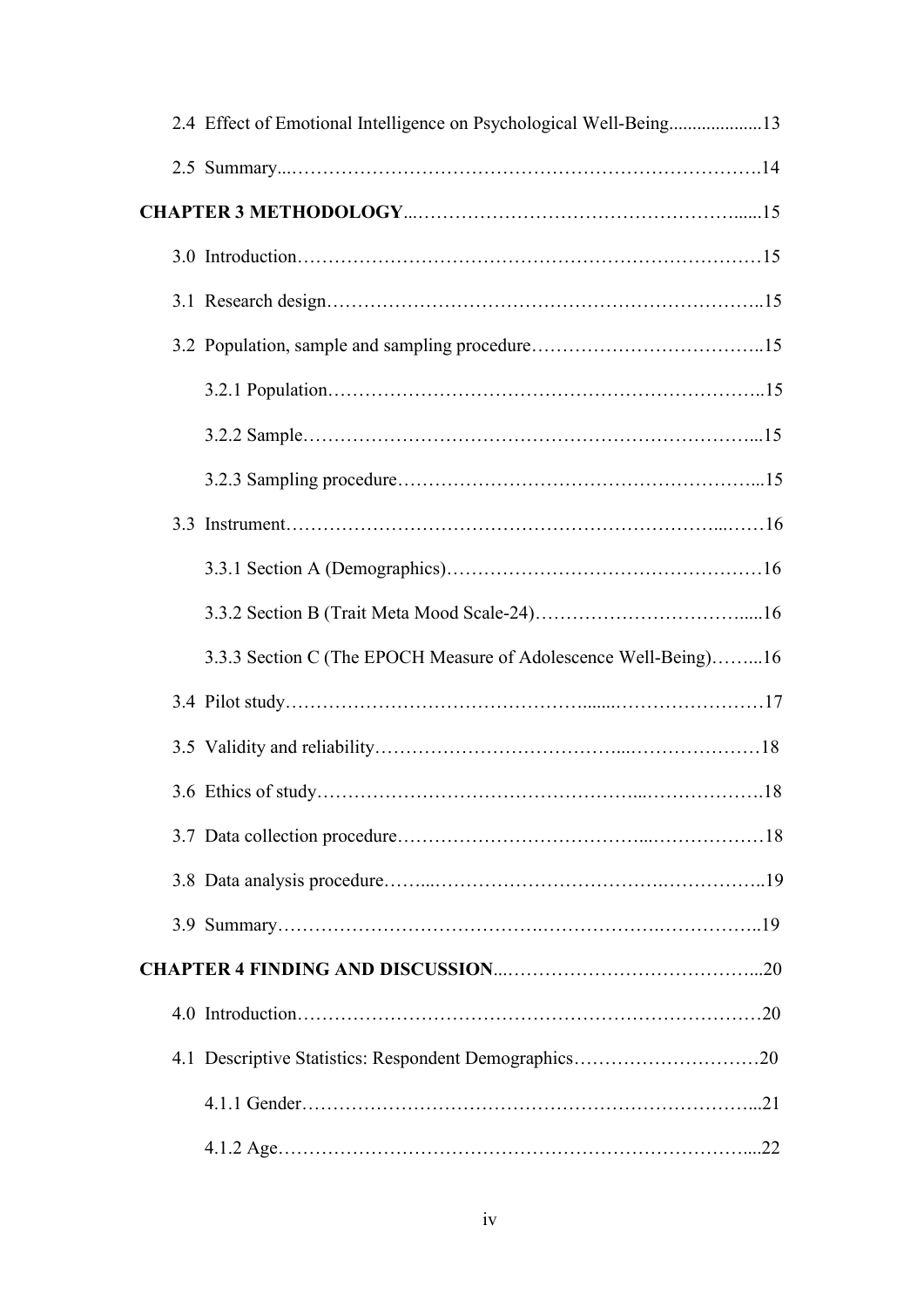| <b>CHAPTER 5 CONCLUSION, IMPLICATION AND RECOMMENDATION .35</b> |  |
|-----------------------------------------------------------------|--|
|                                                                 |  |
|                                                                 |  |
|                                                                 |  |
|                                                                 |  |
|                                                                 |  |
|                                                                 |  |
|                                                                 |  |
|                                                                 |  |
|                                                                 |  |
|                                                                 |  |
|                                                                 |  |
|                                                                 |  |
|                                                                 |  |
|                                                                 |  |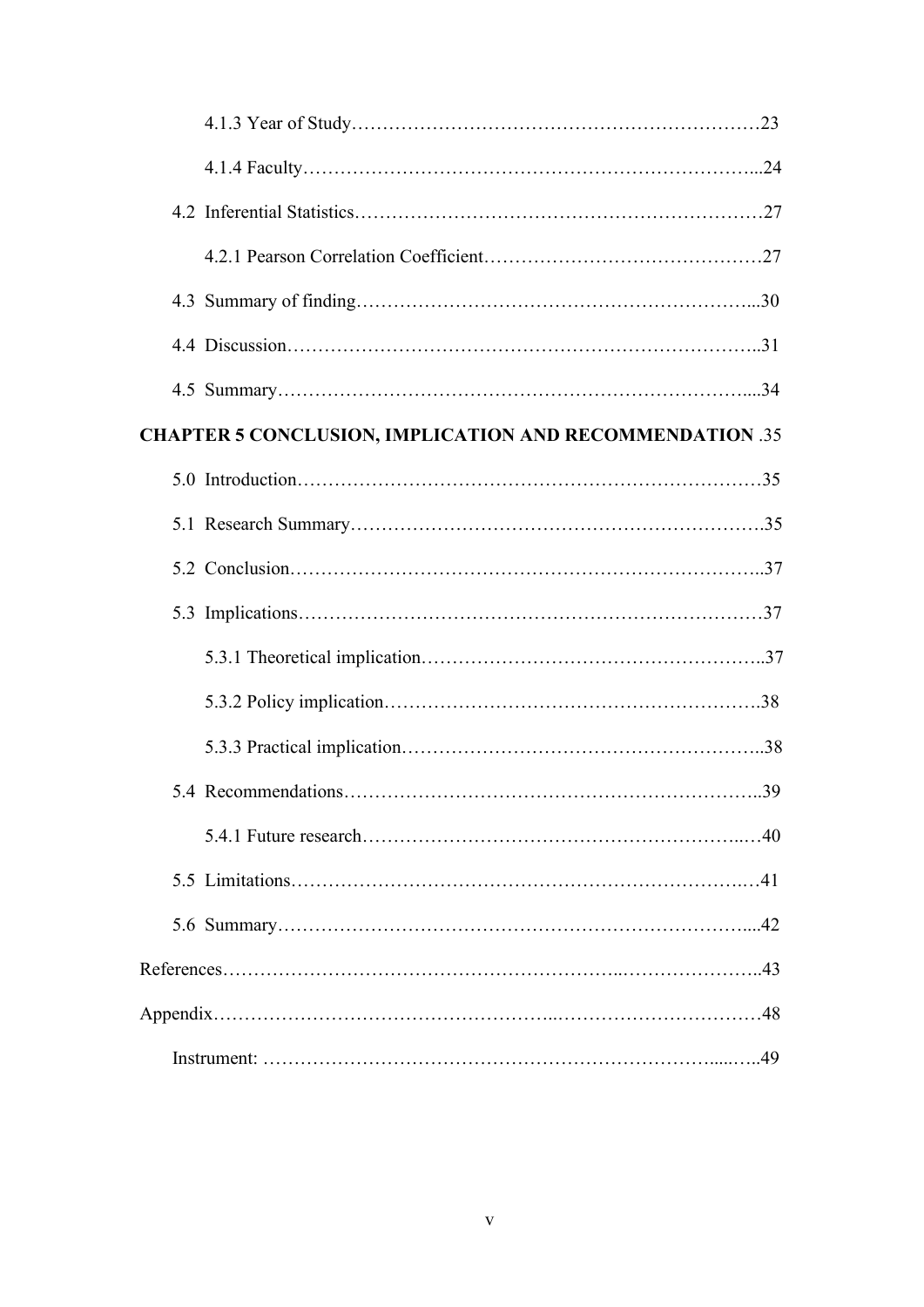# <span id="page-12-0"></span>**LIST OF TABLES**

| Table 4.2.1: Descriptive Statistics on Emotional Intelligence and |  |
|-------------------------------------------------------------------|--|
|                                                                   |  |
| Table 4.2.2: Correlation between Emotional Intelligence and       |  |
|                                                                   |  |
|                                                                   |  |
|                                                                   |  |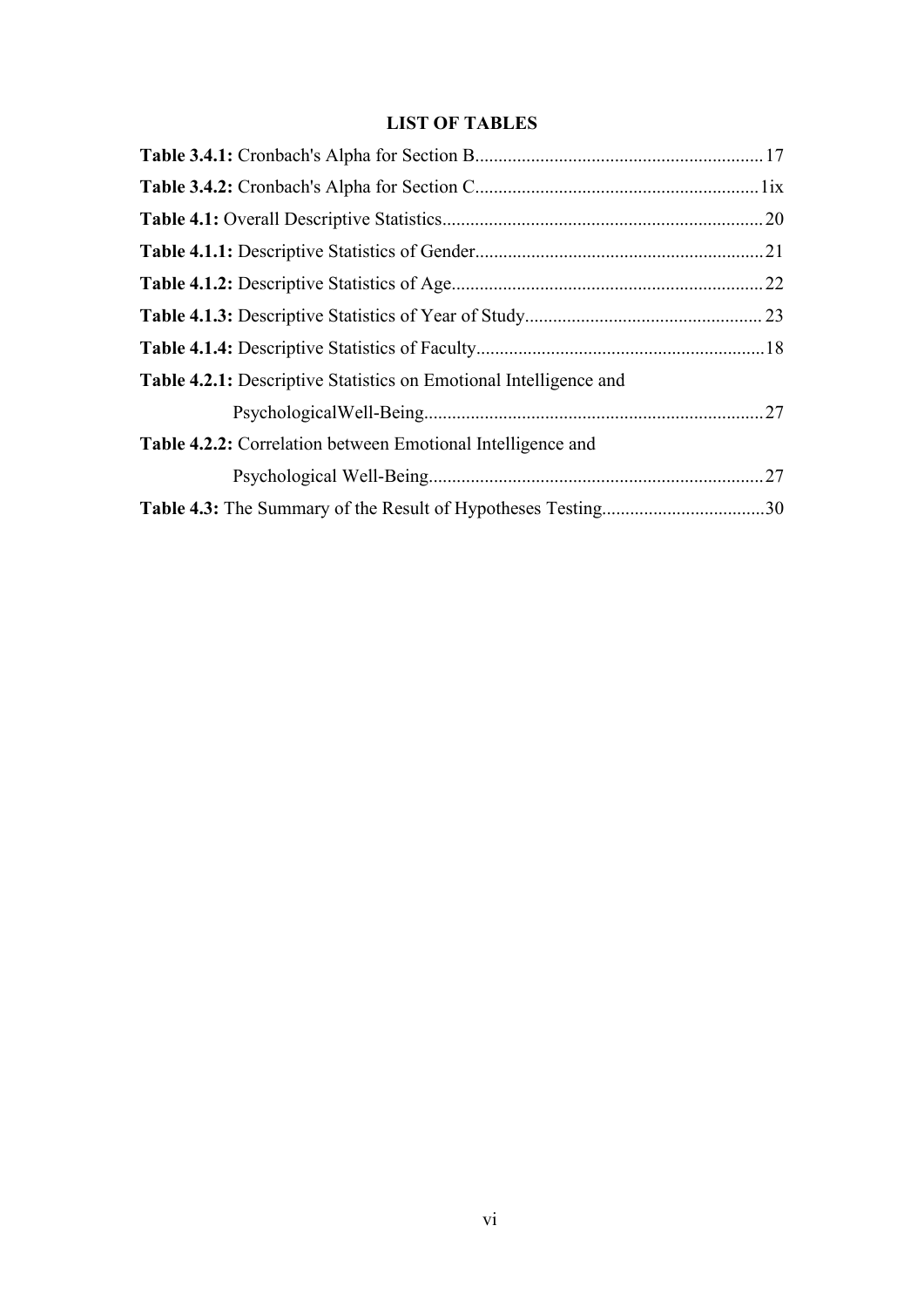# **LIST OF FIGURES**

| Figure 2.2: The Mayer and Salovey (1997) four-branch model of Emotional |  |
|-------------------------------------------------------------------------|--|
|                                                                         |  |
|                                                                         |  |
|                                                                         |  |
|                                                                         |  |
|                                                                         |  |
|                                                                         |  |
| <b>Figure 4.2.1:</b> Scatter plot between Emotional Intelligence and    |  |
|                                                                         |  |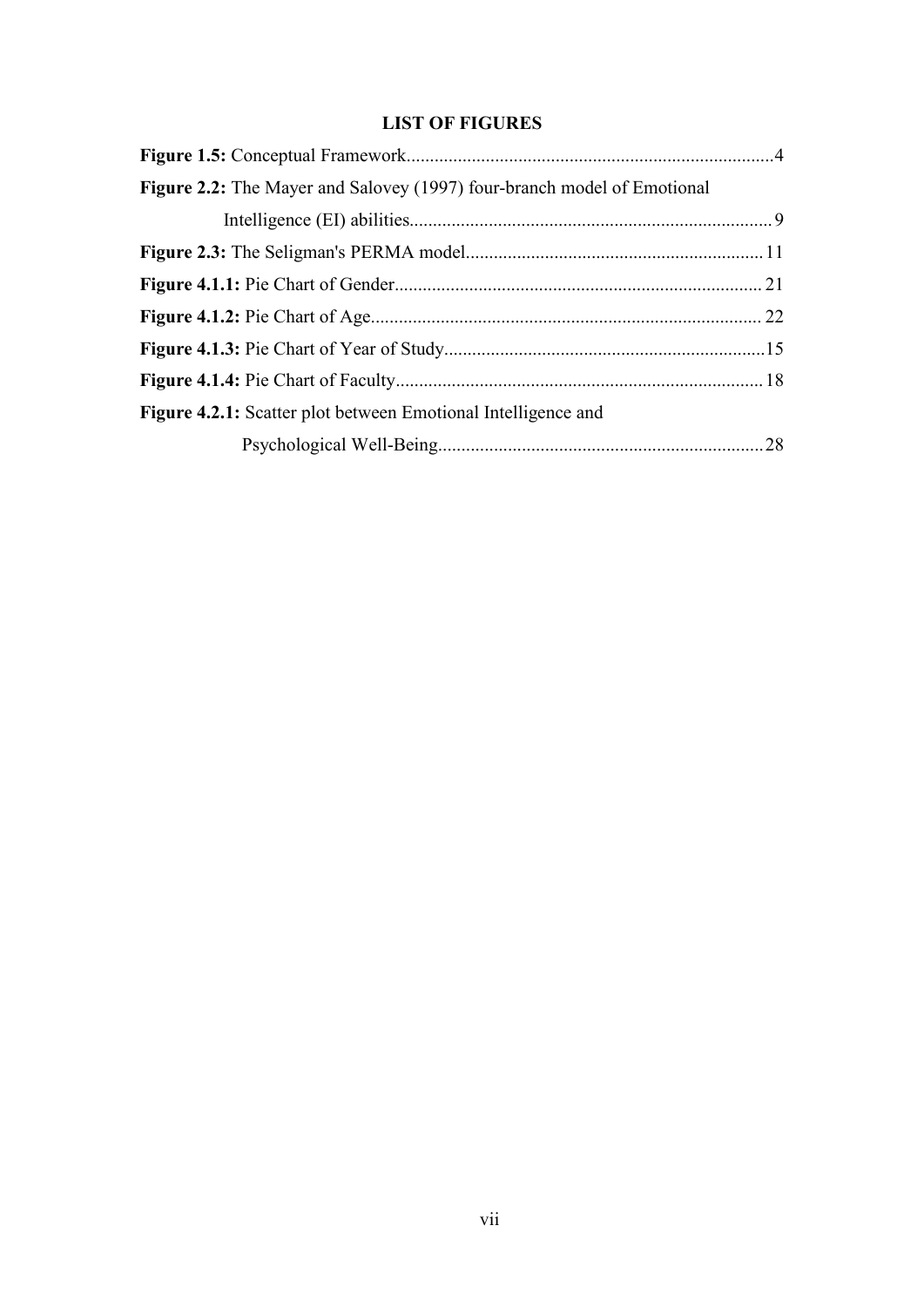#### <span id="page-14-0"></span>**ABSTRACT**

Online distance learning is one of the changes that has been implemented in Malaysia to overcome the spread of the COVID-19 virus. These changes have led to a social restriction which mainly causes students to experienced isolation, arises worries, and also causes distress. Emotional intelligence is a part of cognitive processing which involves the awareness of own emotions and other and also the ability to facilitate and manage own emotions. Having a good degree of emotional intelligence will enable the participants to facilitate, manage and aware of their own emotions during this pandemic, also it can help and encourage students to practice a good and healthy lifestyle which will result in a good and healthy psychological well-being. A cross-sectional study has been conducted to study the correlation between emotional intelligence and the psychological well-being of the students due to the impact of COVID-19. This study involves 320 undergraduate students from Universiti Malaysia Sarawak (UNIMAS), Kota Samarahan, Sarawak. The measurement instrument used to conduct this research are the English version of the Trait Meta Mood Scale-24, and also the EPOCH Measure of Adolescent Well-Being. The hypotheses have been tested by using a Pearson Correlation Coefficient, and the result has shown that there is a strong positive relationship between emotional intelligence and the psychological well-being of students. This indicates, the participants experienced a higher level of emotional intelligence during this pandemic, and it directly affects the students' psychological well-being which also recorded a high level. To further improve this study, future researchers were suggested to conduct a study with a large population in order to generalize the data among students in higher institutions.

**Keywords:** *Pandemic COVID-19, Emotional Intelligence, Psychological Well-Being*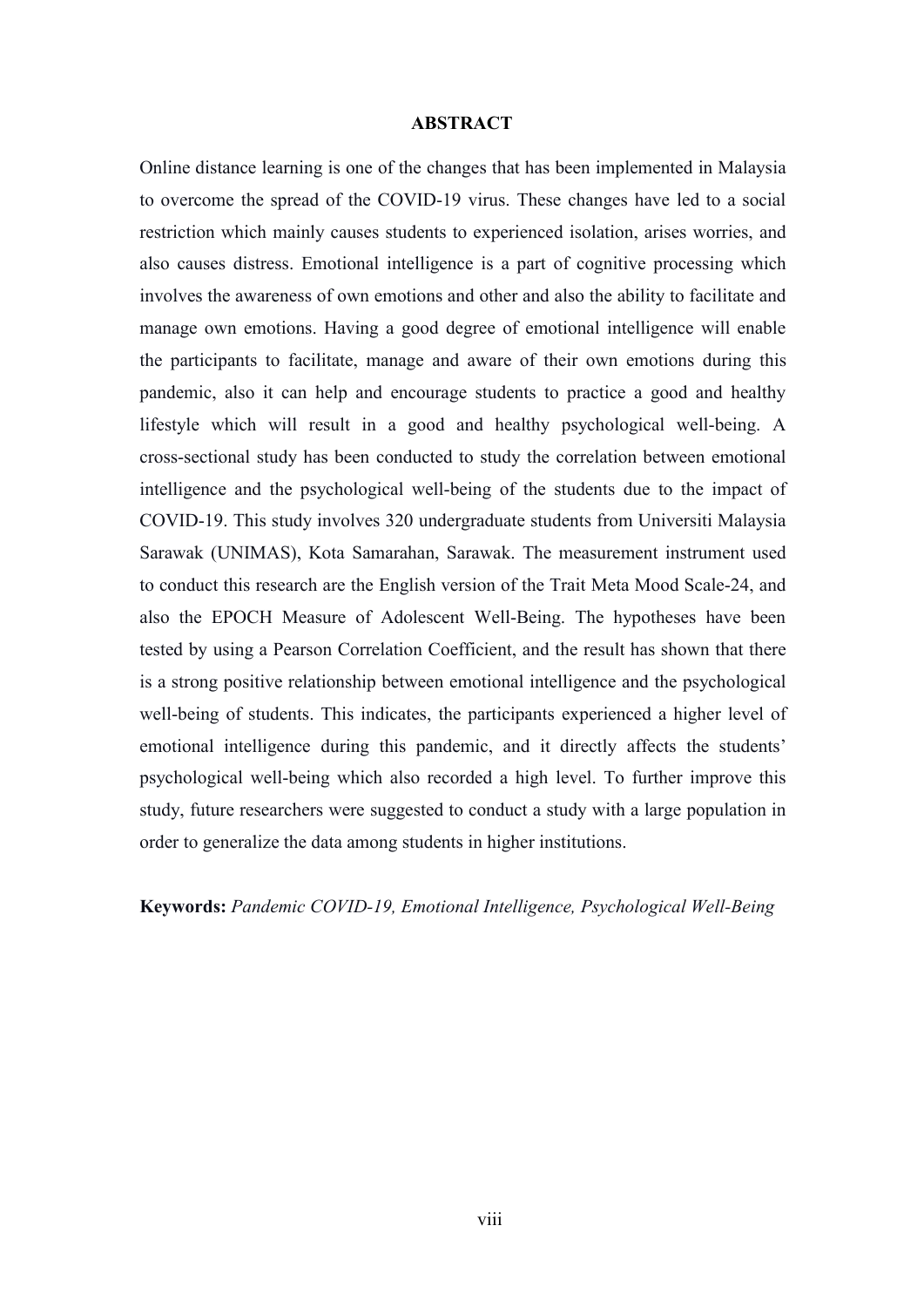#### <span id="page-15-0"></span>**ABSTRAK**

*Pembelajaran jarak jauh dalam talian adalah salah satu perubahan yang telah dilaksanakan di Malaysia untuk mengatasi penyebaran virus COVID-19. Perubahan ini telah menyebabkan pembatasan sosial yang menyebabkan pelajar mengalami pengasingan, timbul kebimbangan, dan juga menyebabkan kesukaran. Kecerdasan emosi adalah bahagian dari pemprosesan kognitif yang melibatkan kesedaran emosi terhadap diri dan orang lain dan juga kemampuan untuk memfasilitasi dan mengurus emosi sendiri. Mempunyai tahap kecerdasan emosi yang baik akan membolehkan para peserta memfasilitasi, mengurus dan menyedari emosi mereka sendiri semasa wabak ini, juga dapat membantu dan mendorong pelajar untuk mengamalkan gaya hidup yang baik dan sihat yang akan menghasilkan kesejahteraan psikologi yang baik dan sihat. Satu kajian keratan rentas telah dilakukan untuk mengkaji hubungan antara kecerdasan emosi dan kesejahteraan psikologi pelajar kerana kesan COVID-19. Kajian ini melibatkan 320 pelajar sarjana dari Universiti Malaysia Sarawak (UNIMAS), Kota Samarahan, Sarawak. Instrumen pengukuran yang digunakan untuk menjalankan penyelidikan ini adalah Trait Meta Mood Scale-24 versi bahasa Inggeris, dan juga EPOCH Measure of Adolescent Well-Being. Hipotesis telah diuji dengan menggunakan Pekali Korelasi Pearson, dan hasilnya menunjukkan bahawa terdapat hubungan positif yang kuat antara kecerdasan emosi dan kesejahteraan psikologi pelajar. Ini menunjukkan, para peserta mengalami tahap kecerdasan emosi yang tinggi semasa wabak ini, dan secara langsung mempengaruhi kesejahteraan psikologi pelajar yang juga mencatatkan tahap yang tinggi. Untuk meningkatkan lagi kajian ini, para penyelidik masa depan disarankan untuk melakukan kajian dengan populasi yang besar untuk menggeneralisasikan data di kalangan pelajar di institusi tinggi.*

*Kata kunci: Pandemik COVID-19, Kecerdasan Emosi, Kesejahteraan Psikologi*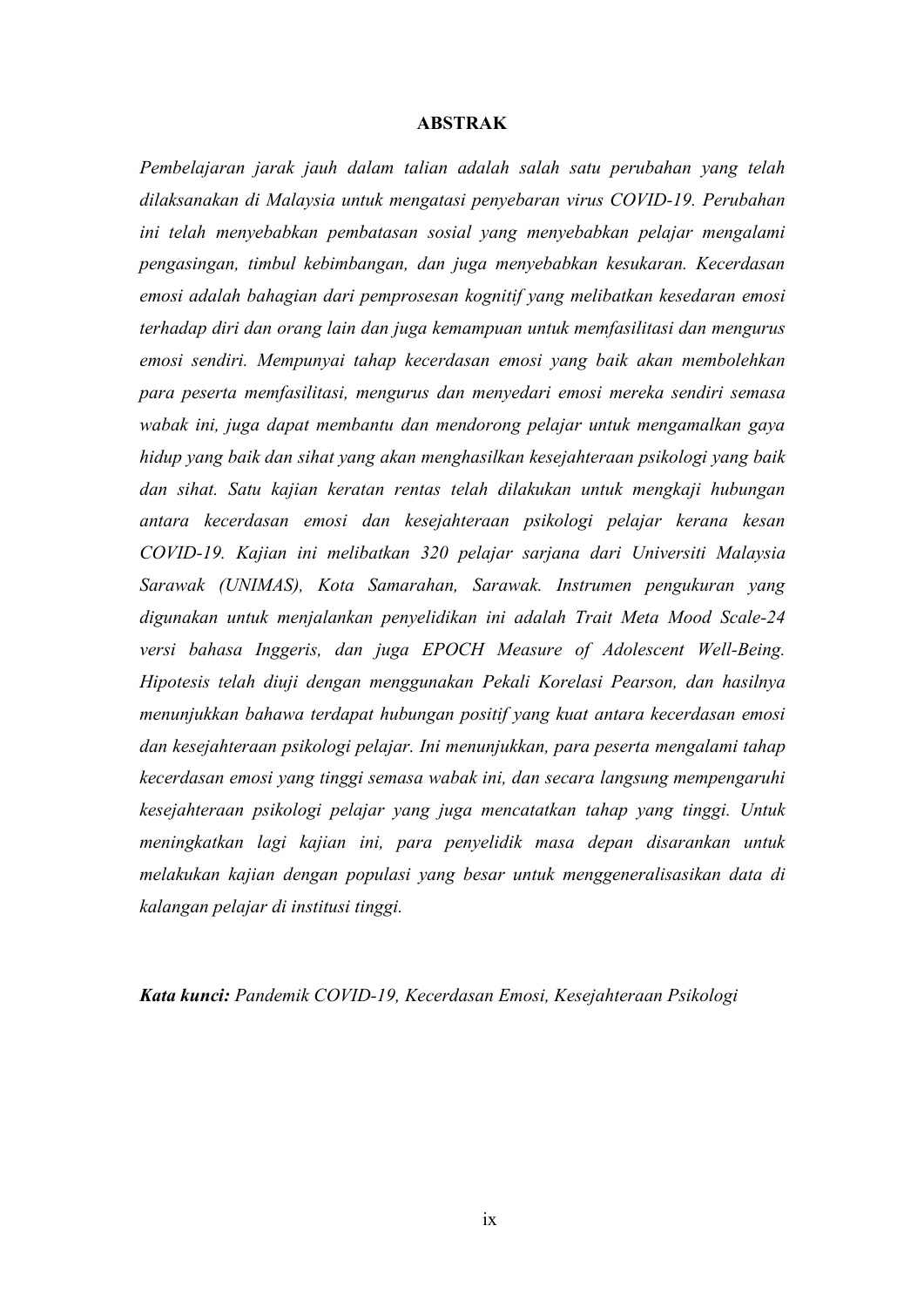#### **CHAPTER 1**

### **INTRODUCTION**

#### **1.0 Introduction**

In this chapter, the research preliminary elements were discussed. The background of the study, the statement of the problem, the research objectives include both general and specific objectives in this study. Also, research questions, research hypotheses, the conceptual framework, the definition of terms used in this study, the significance of the study, and the limitations of the study are all included in this chapter.

#### **1.1 Background of the study**

Recently we were shocked by an epidemic that is spreading across the country. The disease COVID-19 caused the severe acute respiratory syndrome. This illness was started in Wuhan City, Hubei Province, China (CDC, 2019), and had an outbreak in other countries. On the 30th of January 2020, WHO declared the COVID-19 outbreak as a global health emergency as a result of the pandemic (Gallegos, 2020). This disease had spread to the rest of the world and have a lot of impacts on society. Malaysia is one of the countries affected due to the COVID-19 pandemic. This situation not only causes economic turmoil but also the education sector of the country is also affected. This situation causes new norms to be practiced. Among them, the education system is turning toonline learning. As a result of the pandemic, people are also affected mentally and physically especially among workers, students, and entrepreneurs.

This research primarily focused on students' development in terms of students' level of emotional intelligence and psychological well-being during the pandemic period. The major goal of this research is to look at students' emotional intelligence and psychological well-being as a result of COVID-19's impact on higher education. The researcher wants to identify does the students' emotional intelligence affects psychological well-being during this pandemic COVID-19. Emotional intelligence generally referred to as emotional quotient (EQ), is the capacity to recognise, use, and control one's own emotions and others in a productive way. Thus, a good level of emotional intelligence can ensure a good level of psychological well-being.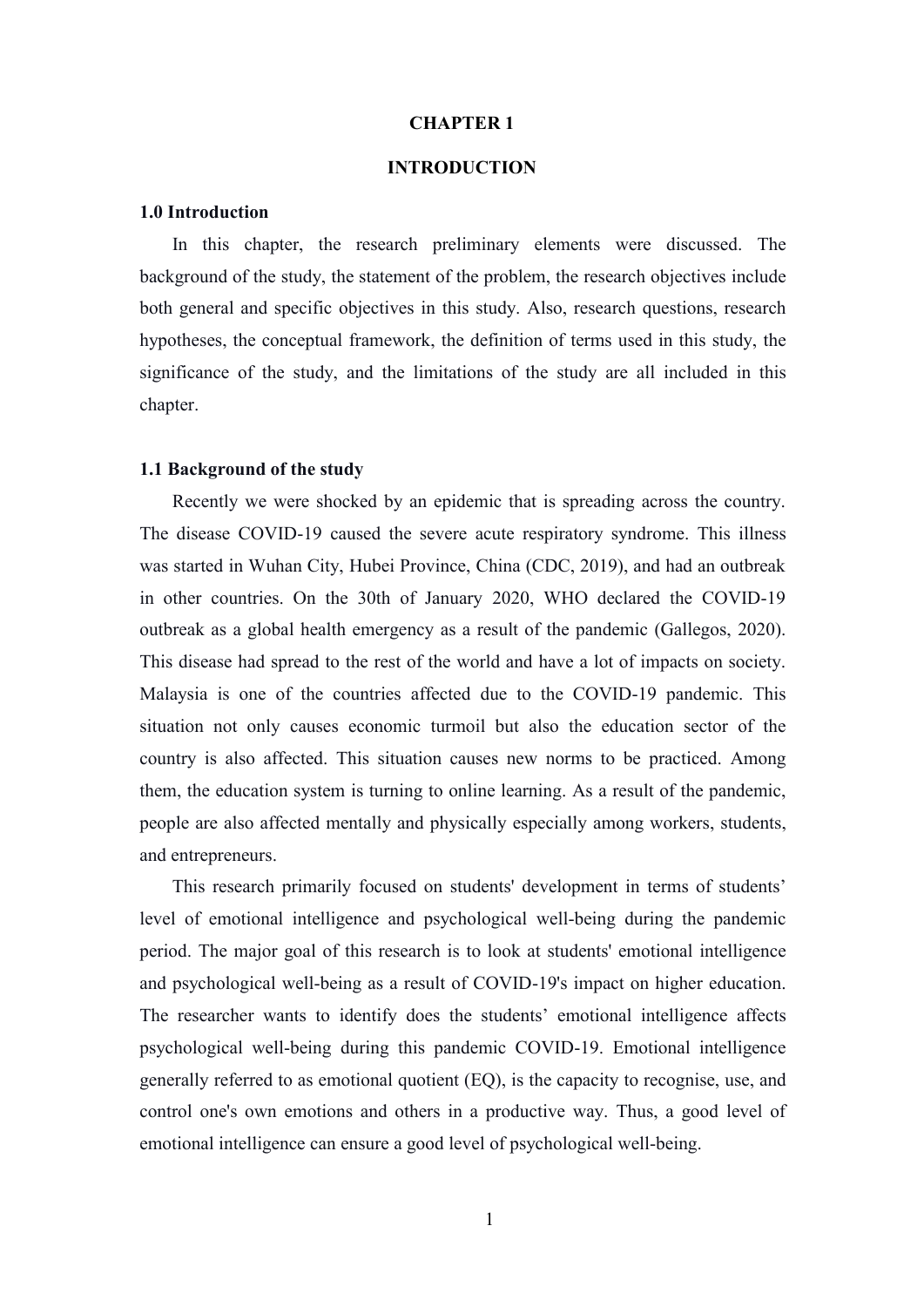Apart from that, the way we perceive things may give an impact on our well-being. Besides, there is an interrelation between emotional intelligence and psychological well-being. Through this study, the researcher wants to identify the correlation between emotional intelligence as well as students' psychological well-being during this pandemic. Does the increase in emotional intelligence ensure a good state of psychological well-being among students during this pandemic as has been proven by study conducted by Samaei and Sepahmansour (2015). Hence, this study was conducted to identify whether the pandemic COVID-19 has an impact on students in higher institutions in terms of the emotional intelligence and psychological well-being of students.

#### **1.2 Problem statement**

Slightly over half of the Malaysian students were affected due to the pandemic COVID-19. The pandemic COVID-19 causes new norms to be implemented and adapted, among them is the online learning setting. Recently, the learning setting has been shifted to an online learning setting to avoid the spread of COVID-19. Students in higher education are affected by the changes in their well-being, lifestyle, and functioning. Reducing and restricting physical contact meetings is an attempt to reduce the spread of the COVID-19 virus. These situations have consequences for the efficiency of the learning process in higher education (Irawan et al., 2020). This situation is very impactful toward students in higher education. It arise worries, anxiety among students, thus this study focusing on how students' emotional intelligence affects students' psychological well-being during this pandemic COVID-19.

Many studies have shown the interrelation between emotional intelligence and psychological well-being. For instance, research carried out by Samaei and Sepahmansour (2015), found that there is a positive association between emotional intelligence and psychological well-being. This study implies, increase in emotional intelligence is positively associated with an increase in psychological well-being. Moreover, research on emotional intelligence and psychological well-being among rural students in Sabah. This study has proven almost half of the rural students in Sabah have a poor level of well-being. Based on the findings, rural poor students encounter numerous difficulties in life, such as financial problems, learning, relationships with others, and social pressures, which eventually led to a moderate or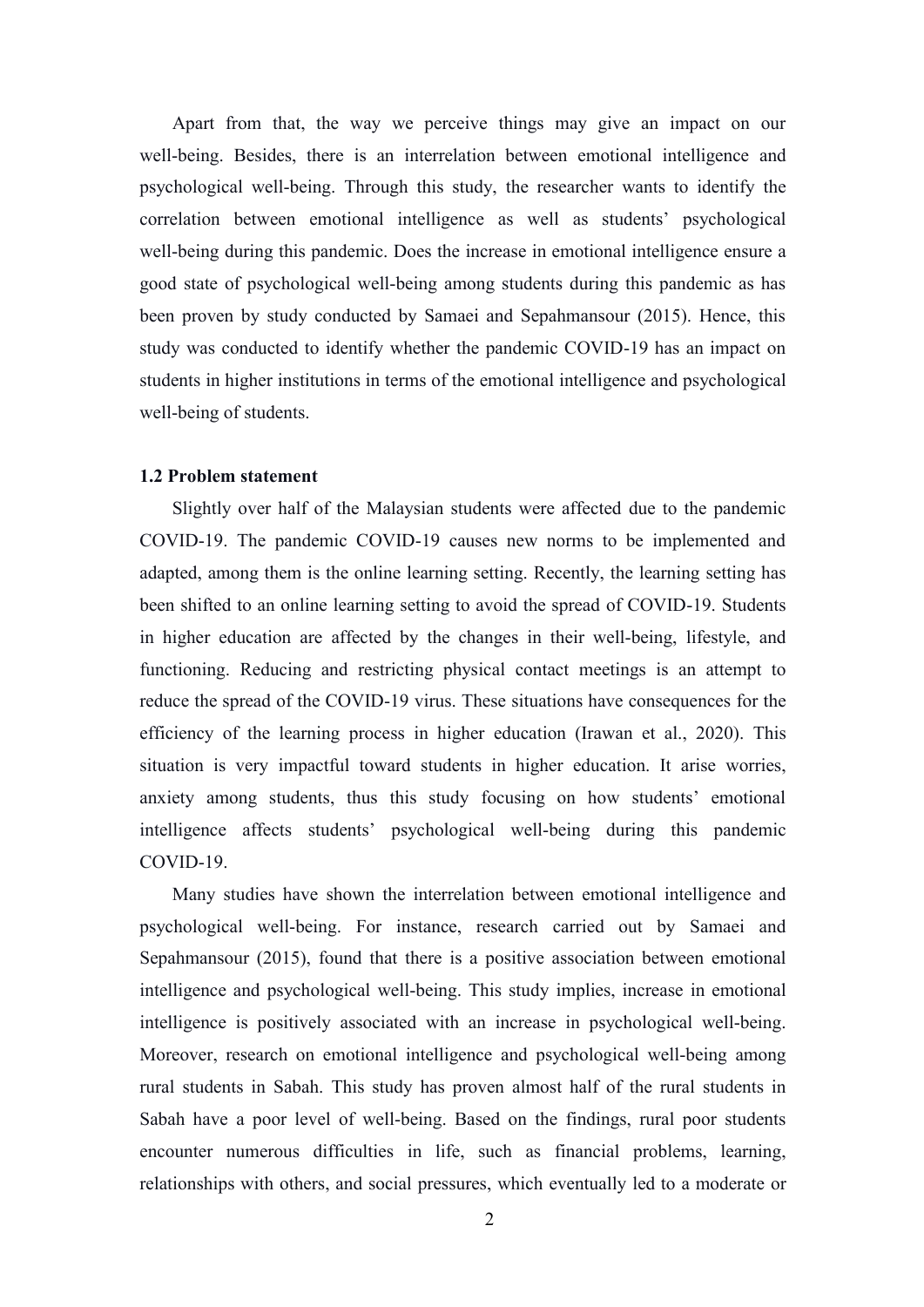low level of emotional intelligence and psychological well-being. (Rathakrishnan et al., 2019). However, it only focused on aspecific population and cannot be generalized to all populations.

Therefore, the researcher finds other indicators that may contribute and give an impact on the student well-being during this current pandemic such as emotional intelligence. Also, only fewer studies are focusing on the pandemic since the pandemic is a recent global issue. Thus, this study intends to investigate the impact of emotional intelligence on students' psychological well-being during this pandemic. The researcher aimed to examine the impact of COVID-19 on higher education specifically on students' emotional intelligence and psychological well-being. Hence, this study needs to prove does a good level of emotional intelligence ensures a good and healthy psychological well-being among students in higher education during this pandemic COVID-19.

#### **1.3 The objective of the study**

### **1.3.1 General objective**

To investigate the relationship between student's emotional intelligence and psychological well-being due to the impact of COVID-19.

#### **1.3.2 Specific objective**

1. To determine the demographic attributes among the participants.

2. To investigate the relationship between student's emotional intelligence and psychological well-being.

#### **1.4 Research question and hypotheses**

## **1.4.1 Research questions**

1. What are the demographic attributes of the participants?

2. Is there any relationship between student's emotional intelligence and

psychological well-being?

## **1.4.2 Research hypotheses**

1. There is no significant relationship between student's emotional intelligence and psychological well-being.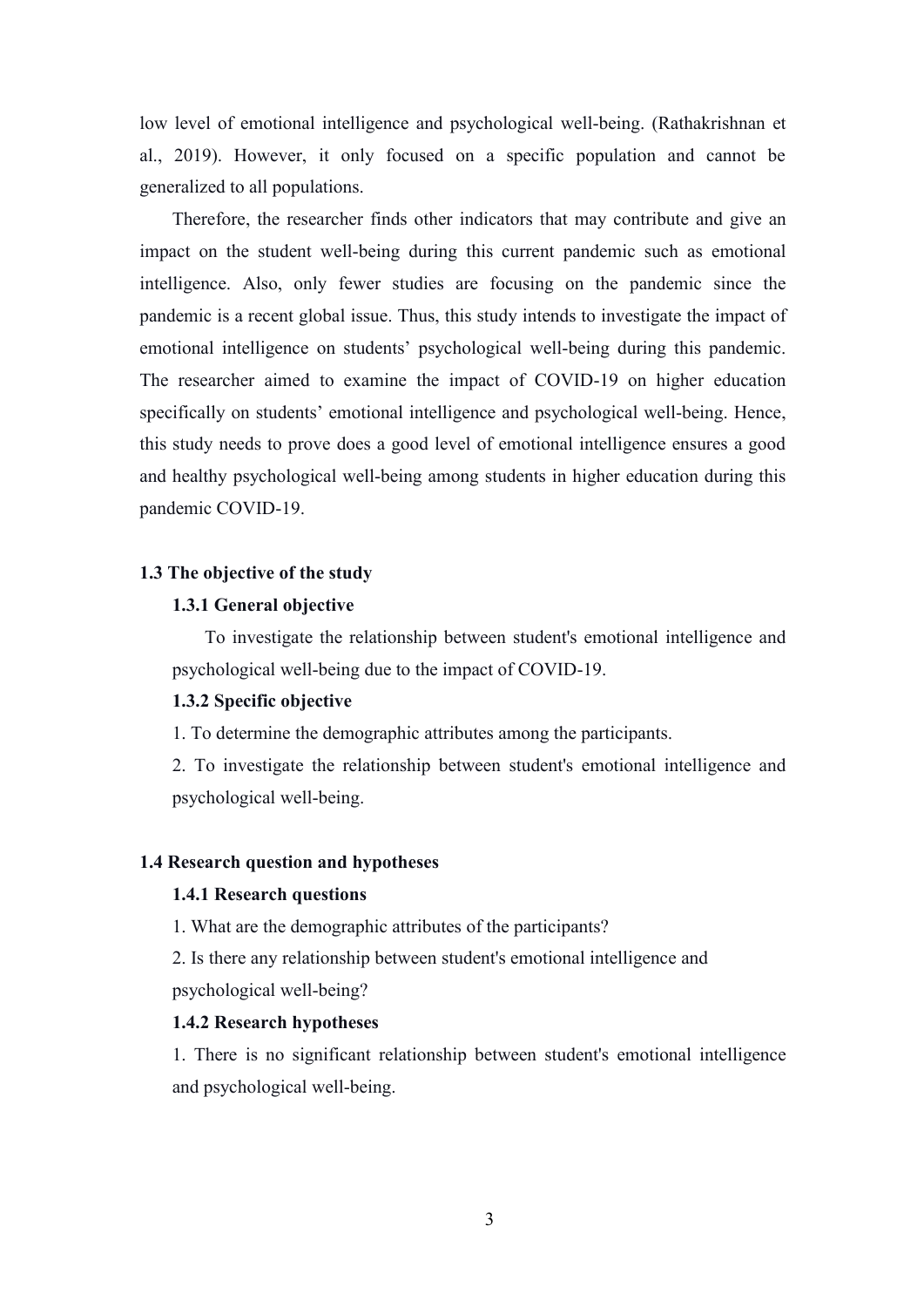#### **1.5 Conceptual Framework**



*Figure 1.5: Conceptual Framework*

This study aimed to assess the effect of emotional intelligence on students' psychological well-being throughout the pandemic COVID-19 period. Figure 1.5 illustrates the conceptual framework for this study. Emotional intelligence is the independent variable in this study, while psychological well-being is the dependent variable.

## **1.6 Significance of the study**

The researcher wants to highlight the positive psychology research in this study. Other than that, this study will show the demographic attributes among the participants. Aside from that, this research will be able to help the participants gain insight and awareness on their level of emotional intelligence and psychological well-being during this pandemic. The findings of this research also show the correlation between emotional intelligence and psychological well-being in higher education during this pandemic. In addition, this research will give an advantage for both researcher and participants as the researcher can gain insight and explore the broad terms of emotional intelligence and psychological well-being of students during this pandemic. The participants also have the chance to participate and reflect on their emotional intelligence and level of psychological well-being during this pandemic.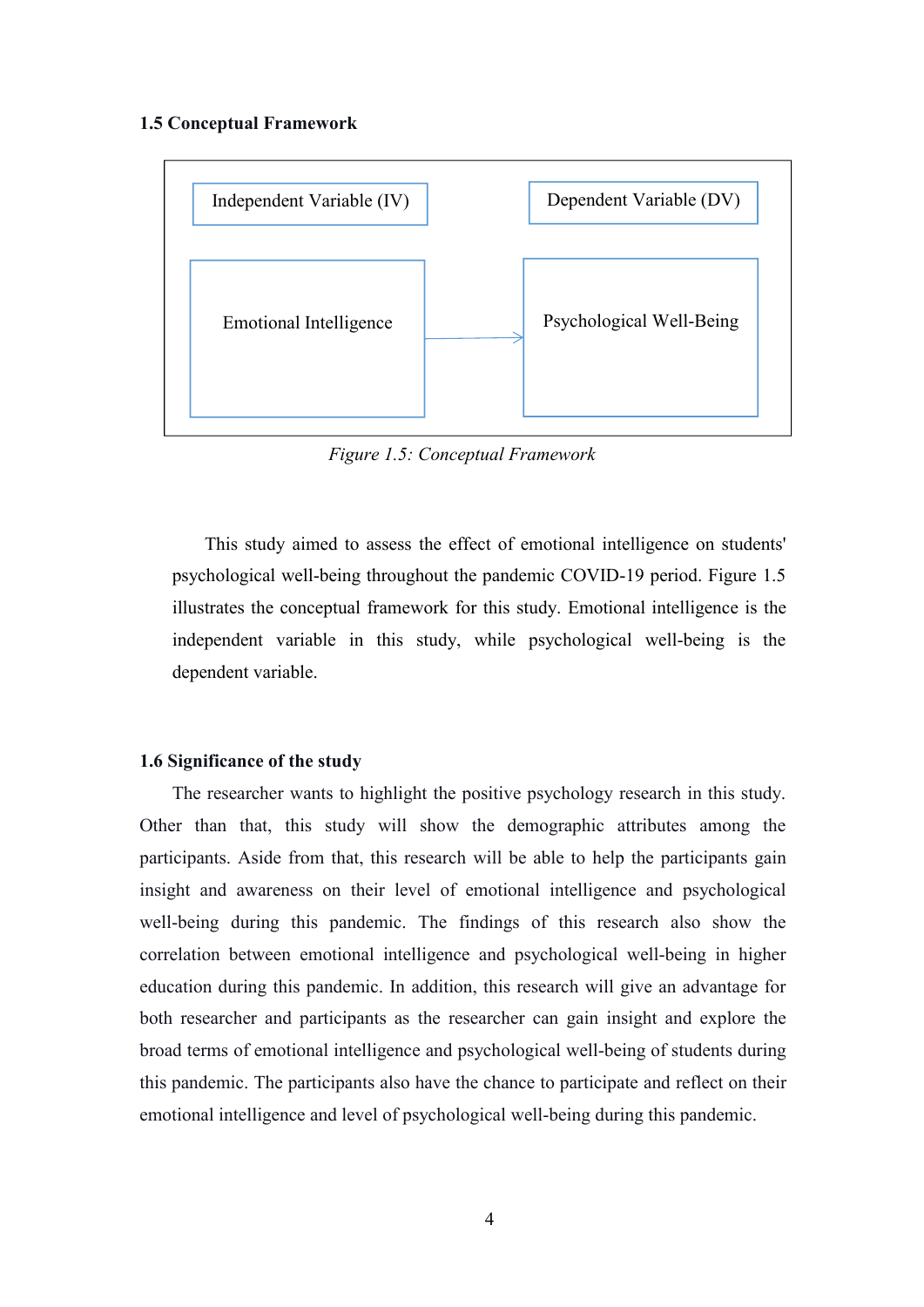#### **1.7 Limitations of the study**

In this research, there is some limitation which researcher cannot ignore and it may threaten the validity of the result from this research. Firstly, the time constraint for the researcher to gain the participants. In this case, with the help of the internet, it will be much easier to distribute the questionnaire and to obtain the data from the participants. Other than that, the researcher only focused on UNIMAS undergraduate students. Therefore, this research cannot be generalized to all institutions of higher education. Besides, only a particular institution that allows the researcher to run the study only can implicate the findings.

#### **1.8 Definition of terms**

There are two types of definitions of terms used in this study which are the conceptual definition and operational definition.

#### **Emotional Intelligence (EI)**

Conceptually, Emotional Intelligence (EI) can be defined as the ability to understand the way people feel and react and to use this skill to make good judgments and to avoid or solve problems (Cambridge Dictionary, 2019).

Operationally, the measure of emotional intelligence in this study currently using the Trait Meta Mood Scale-24 in the English version. The purpose is to measure the students' emotional intelligence during this pandemic. This questionnaire develops by Salovey, Mayer, Goldman, and Turvey (1995).

#### **Psychological Well-Being**

Conceptually, psychological well-being can be defined as the combination of positive affective states such as happiness and being able to function well with optimal effectiveness in individual and social life (Deci & Ryan, 2008).

Operationally, students' psychological well-being can be measured by using The EPOCH Measure of Adolescent Well-Being (Andhini, 2017)**.** This questionnaire develops by Seligman based on the Seligmans' PERMA Model.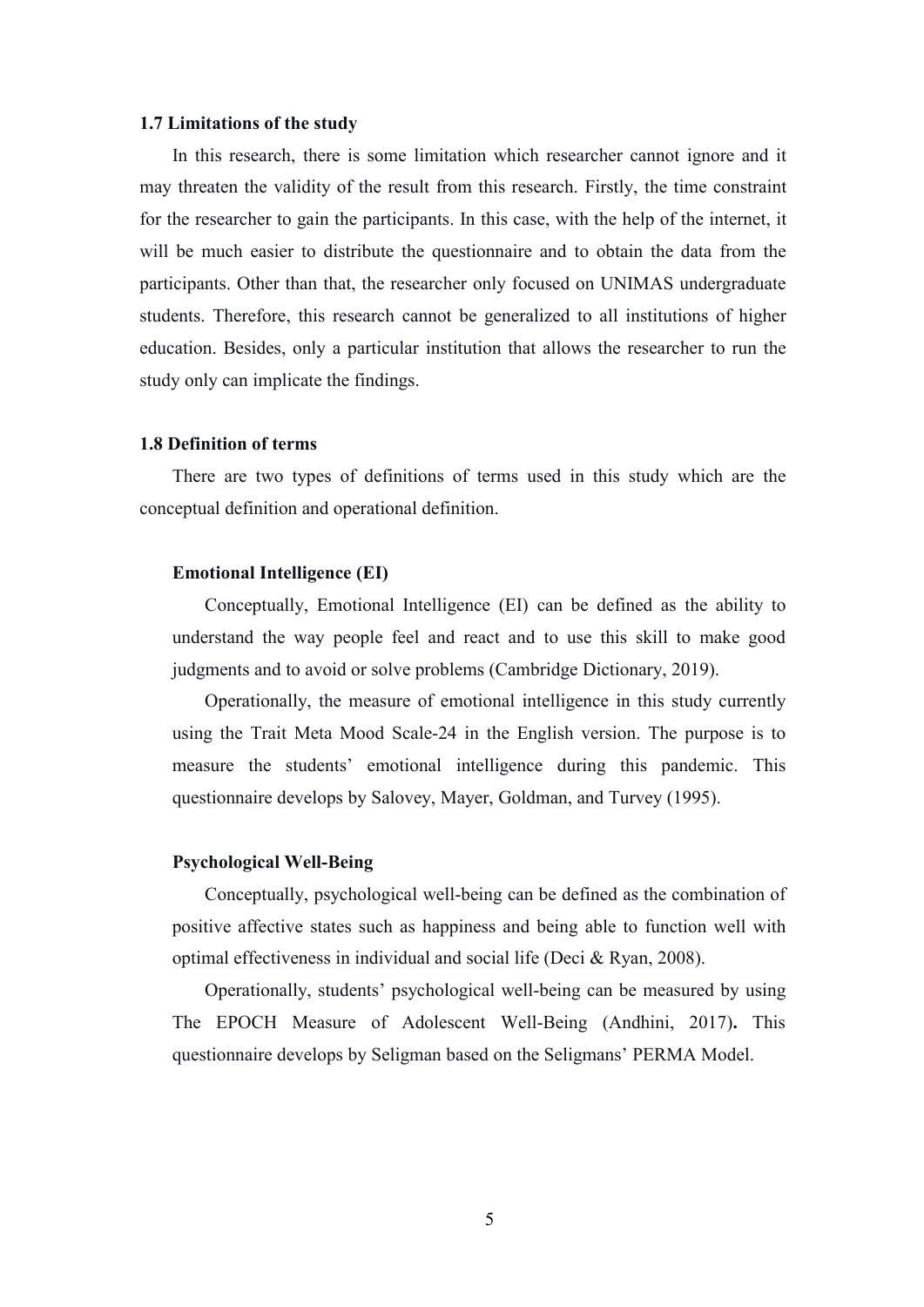#### **1.9 Summary**

To sum up, this chapter explains the introductory details of this study, consist of the background of the study, conceptual framework, research objectives, research hypotheses, research questions. Besides, the definitions of terms, the significance of the study, and also the limitation of the study have been discussed in this chapter. Although COVID-19 is the current issue that arises in Malaysia and affects almost all of the countries, this study intends to find out does the pandemic COVID-19 impacts higher education specifically on students' emotional intelligence and students' psychological well-being during this pandemic period. Mainly it focuses on how students perceive this pandemic based on their emotional intelligence affects the students' psychological well-being.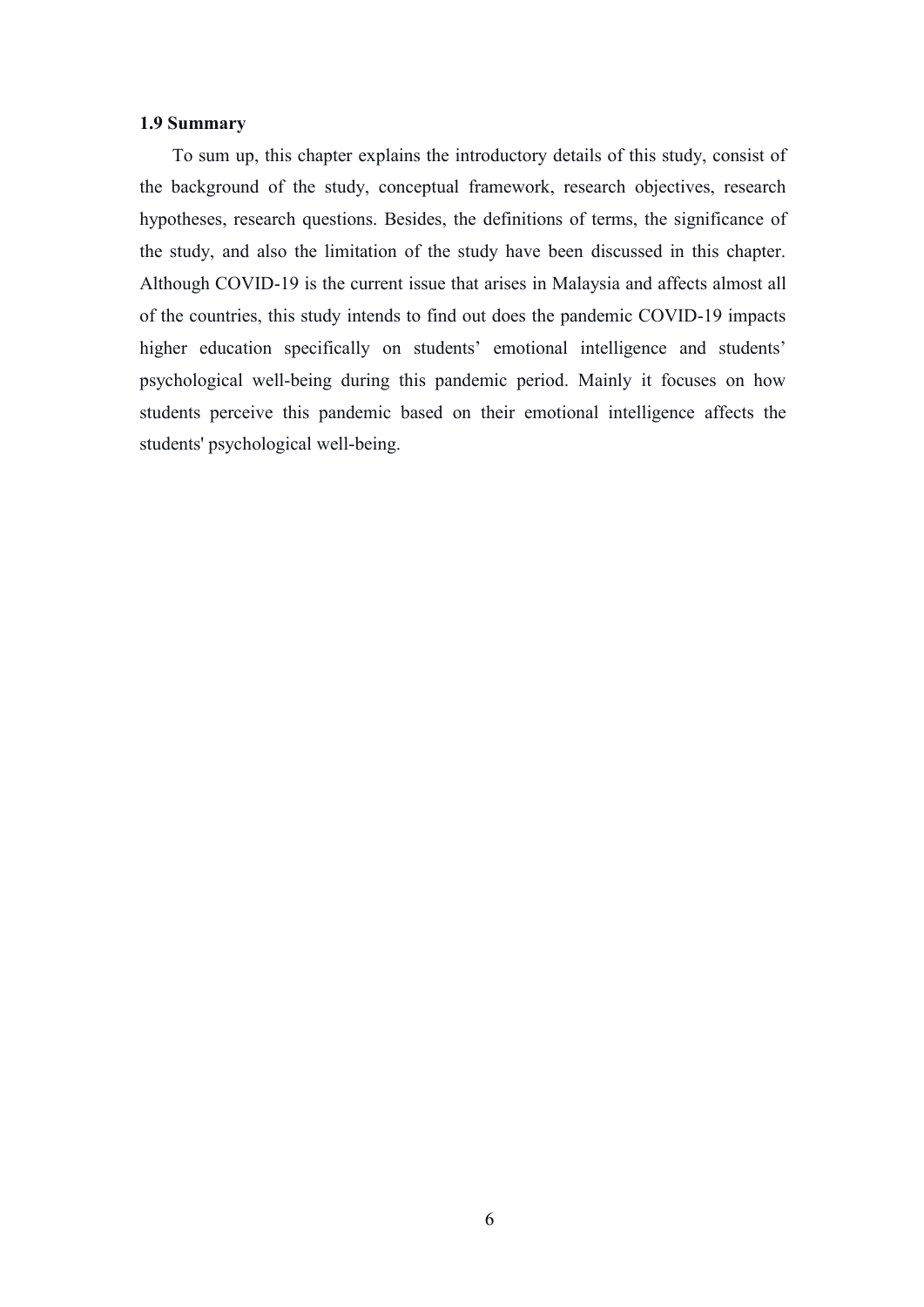#### **CHAPTER 2**

## **LITERATURE REVIEW**

#### **2.0 Introduction**

In this chapter, the researcher will explain the literature review and theory related to this study. Since the topic focuses on the effect of emotional intelligence on students' psychological well-being due to the impact of COVID-19, the researcher divided the review chapter comprise of emergency remote learning as the impact of COVID-19 on higher education. Emotional intelligence and psychological well-being as the variables in this study. Also, the effect of emotional intelligence on psychological well-being was derived from a previous study.

#### **2.1 Emergency Remote Learning**

COVID-19 is a worldwide issue that arises in Malaysia recently.COVID-19 is an abbreviated form for Corona virus disease 2019. Pandemic is defined by The World Health Organization (WHO) as the spread of the disease that affects large numbers of people around the world or across international borders (Kelly, 2011). The name has been used to avoid stigmatizing individuals, geographical or animal associations with the origin of the virus (David Cennimo et. al, 2020). On the 25th of January 2020, the first case of COVID-19 was discovered in Malaysia, with three Chinese citizens reported to have had close contact with the case in Singapore (Borneo Post Online, 2020). While on 4th February 2020 the first Malaysian has been confirmed to get infected by COVID-19 (Bernama, 2020). After that, the number of COVID-19 cases in Malaysia started to rise slowly. A couple of weeks after a religious event in Seri Petaling, Kuala Lumpur. Malaysia had recorded the most number of COVID-19 and holds the top position within the South Asia country (Barker, 2020).

As a result, the Malaysian government has taken action by implementing a Movement Control Order (MCO). This order led to the closure of some economic, business, and institutions temporarily. But, for the essential service such as banking, foods, water, security and defense, healthcare services and more was still open as unusual with the guideline of Standard Operation Procedure (SOP). This COVID-19 also changes the lifestyle of work people and also the students. The minister of